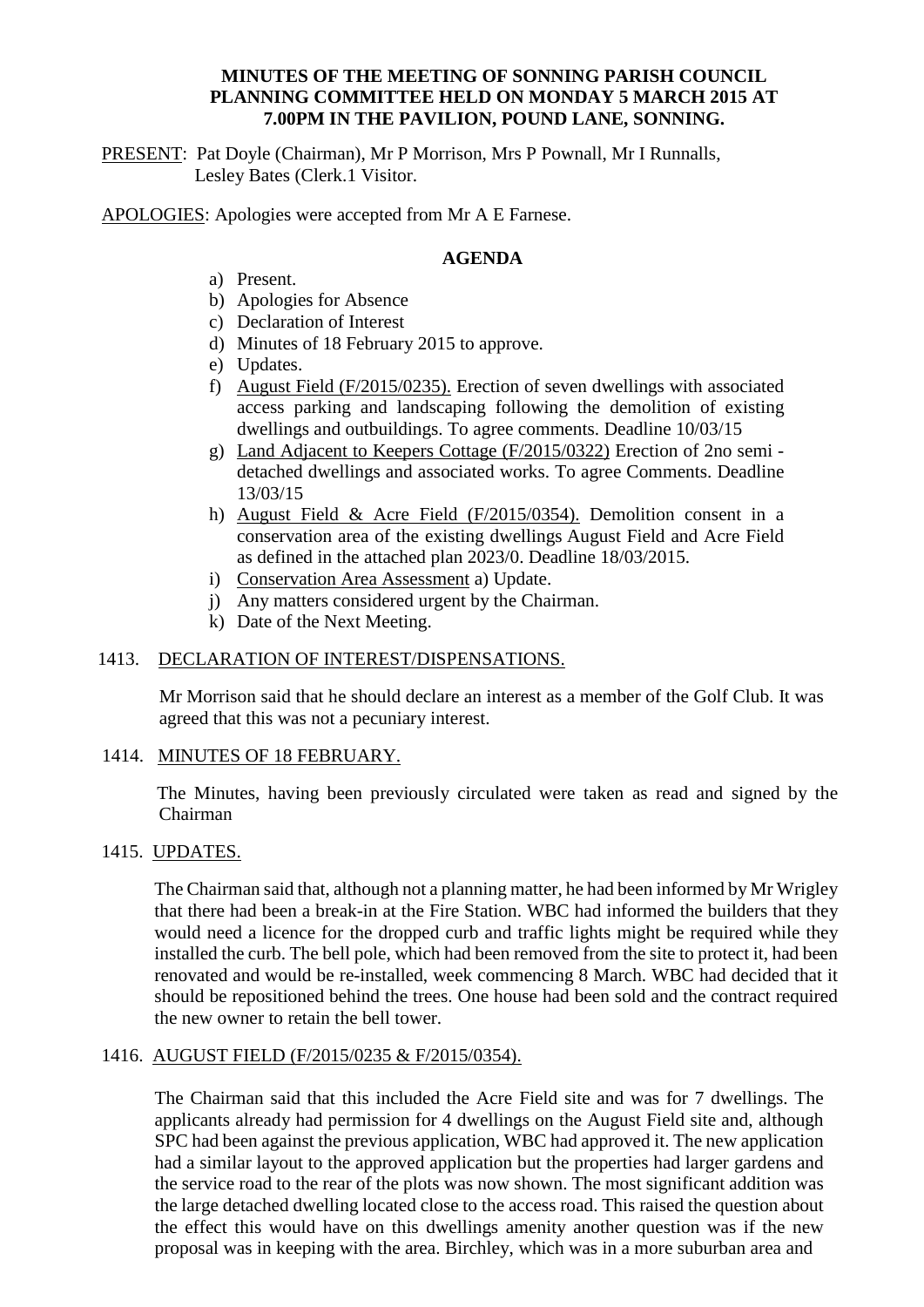# 1416. AUGUST FIELD (F/2015/0235 & F/2015/0354) Cont'd.

not in the Conservation Area and where the applicant had applied for four dwellings to replace one, had been refused by WBC. The grounds included back-land development, create a more urban character, out of keeping with surrounding area, contrary to CP1, CP3 CC01 and TBO6. The applicant had also failed to make sufficient provision for infrastructure and affordable housing. The proposed density on August Field/Acre Field application was greater than that on Birchley. It had been suggested that the August Field application reflected the barn development opposite but that had utilised existing buildings while the August Field proposal was entirely new. Seven new dwellings on a site that had previously only supported two would exacerbate the pressure on the existing, vulnerable, Victorian drainage system in Sonning. All the foul drainage would end up in Thames Street where the sewage regularly erupted into the street and into Appletree's garden. Despite the improvements the latest proposal still represented over development, massing and scale and was out of keeping with the area. Mr Runnalls said that the Inspector dealing with a previous appeal had said that the site represented a 'green buffer'. Following discussion it was agreed that the Chairman should draft comments along these lines and those previously made to WBC. These would be circulated for any comments so the Clerk could submit to WBC by the deadline of 10 March. The Chairman said that there were no rules regarding density in the WBC Core Strategy. It was also agreed that without a suitable application in place the application for demolition, F/2015/0354, could not be approved. Comments to this effect would also be made.

The Chairman invited Mr Bates to speak. Mr Bates said that he and Mr Hart (Chairman S&SE Society) had met the developer and had been shown the proposed plans. As the Society had not met to discuss the plans at that time Mr Hart and Mr Bates could not comment on the proposal but did cite the failings of previous new developments relating to the use of materials and details. Mr Bates and Mr Hart felt this was an opportunity to address these previous failings by working with the developer over these details and had shown the developer other developments which illustrated the failings. The developer had been open to this suggestion. Mr Bates said that the Society would be suggesting to WBC, if the current application were approved, that all parties should work with the developer to ensure that suitable details and materials were used. Mr Bates asked if SPC could include similar comments. It was agreed that this should be done as a small way of reducing the impact any development would have.

#### 1417. KEEPERS COTTAGE (F/2015/0322).

This was in the grounds of Sonning Golf Club, next to the Duffield Road railway bridge, and was to build two new dwellings near the listed Keepers Cottage. The cottage had been rescued from demolition when the Golf Club had applied to do this on the grounds that it was in poor condition. Mr Runnalls had spoken to English Heritage and they had quickly listed it as an early Hall House. It was agreed that this new proposal would not be detrimental to the cottage and its environment would be improved by screening from new hedging. However the land was outside the development area and also in the countryside, where no development was usually allowed. Following discussion it was agreed to object to the proposal as it was contrary to CP11. It was also agreed to ask that, if WBC were of a mind to grant the application, that highways should look carefully at the new access onto this very busy, single lane road.

#### 1418. SONNING CONSERVATION AREA ASESSMENT.

The Chairman said that Mr Thorpe's family had all suffered from the bad flu virus and this had delayed him further.